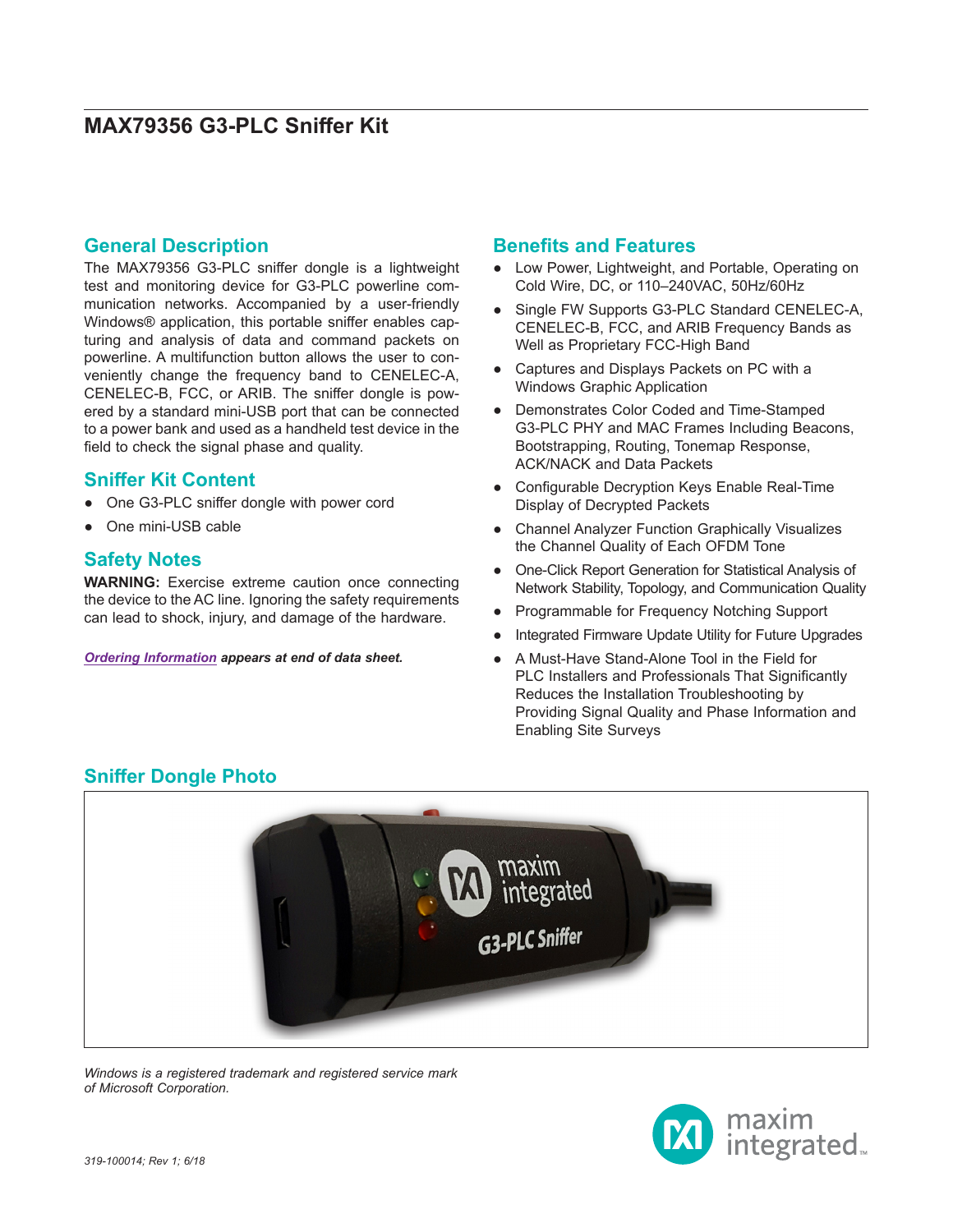### **Detailed Description**

Powered by Maxim's pioneer multiband G3-PLC chipset, the MAX79356 sniffer dongle works both as a sniffer device for monitoring and analyzing packets in powerline networks and as a handy portable test tool in the field to verify installations and diagnose the communication problems. The sniffer is preloaded with a universal band FW that supports G3-PLC standard CENELEC-A, CENELEC-B, FCC and ARIB bands as well as the proprietary FCC-high band (320kHz–487kHz). The band selection is done using a multifunction pushbutton on the dongle. A mini-USB cable (provided) is used to connect it to a PC. All necessary Windows drivers are installed automatically and it is identified as a COM port.

### **Operation**

The isolated power cord attached to the dongle is connected directly to AC, DC, or cold-wire line. If it is used as a sniffer, the mini-USB port is connected to a PC and sniffer application (*G3-PLC Sniffer Application* section) is launched. In case it is used as a stand-alone tester, the mini-USB should be connected to a standard 5VDC USB supply port such as a power bank (recommended).

### **Changing Frequency Band**

By pressing the multifunction pushbutton, the frequency band is switched to the next band and red LED blinks to the number associated with each band:

- 1) CENELEC-A (default)
- 2) FCC
- 3) ARIB
- 4) FCC-High
- 5) CENELEC-B

### **G3-PLC Sniffer Application**

The application communicates with the sniffer dongle through the installed COM port. Figure 1 shows the capture of packets. The upper window shows the packets in tabular format with highlight of most frequently used information. The lower window shows the content of the selected packet with main fields dissected. The channel analyzer provides a measure of signal quality for different tones. [Figure 2](#page-2-0) shows an example of channel quality in presence of a strong 350kHz interference. To display the content of encrypted packets, the decryption function is chosen and appropriate network keys are updated in the sniffer.

The application is also capable of generating graphical reports for a live sniffing session. The report displays the statistics of packet modulation. LQI distribution, Tonemap response analysis, percentage of usage of each subband, distribution of types of packets and number of discovered neighbors. [Figure 3](#page-3-0) displays an example of the report.

#### **Sniffer as a Standalone Test Tool**

Sniffer dongle can be powered through a 5VDC USB power bank (not included) and used as a test tool.

**Channel Quality:** Upon receiving a packet, one of the colored LEDs blinks to show the quality of the channel for that packet with green/yellow/red indicating good/ medium/bad quality, respectively.

**Phase Difference:** To monitor the phase difference of the transmitter of the packet with the sniffer, press and hold the multifunction button for 2s. The phase difference is represented by color of 3 LEDs as shown in [Table 1](#page-3-1) (see the polarity in schematics).

### **Firmware Upgrade**

If a new release of firmware is available, the integrated flash update utility in the **Program** menu of G3-PLC Sniffer GUI can be conveniently used to upgrade the firmware.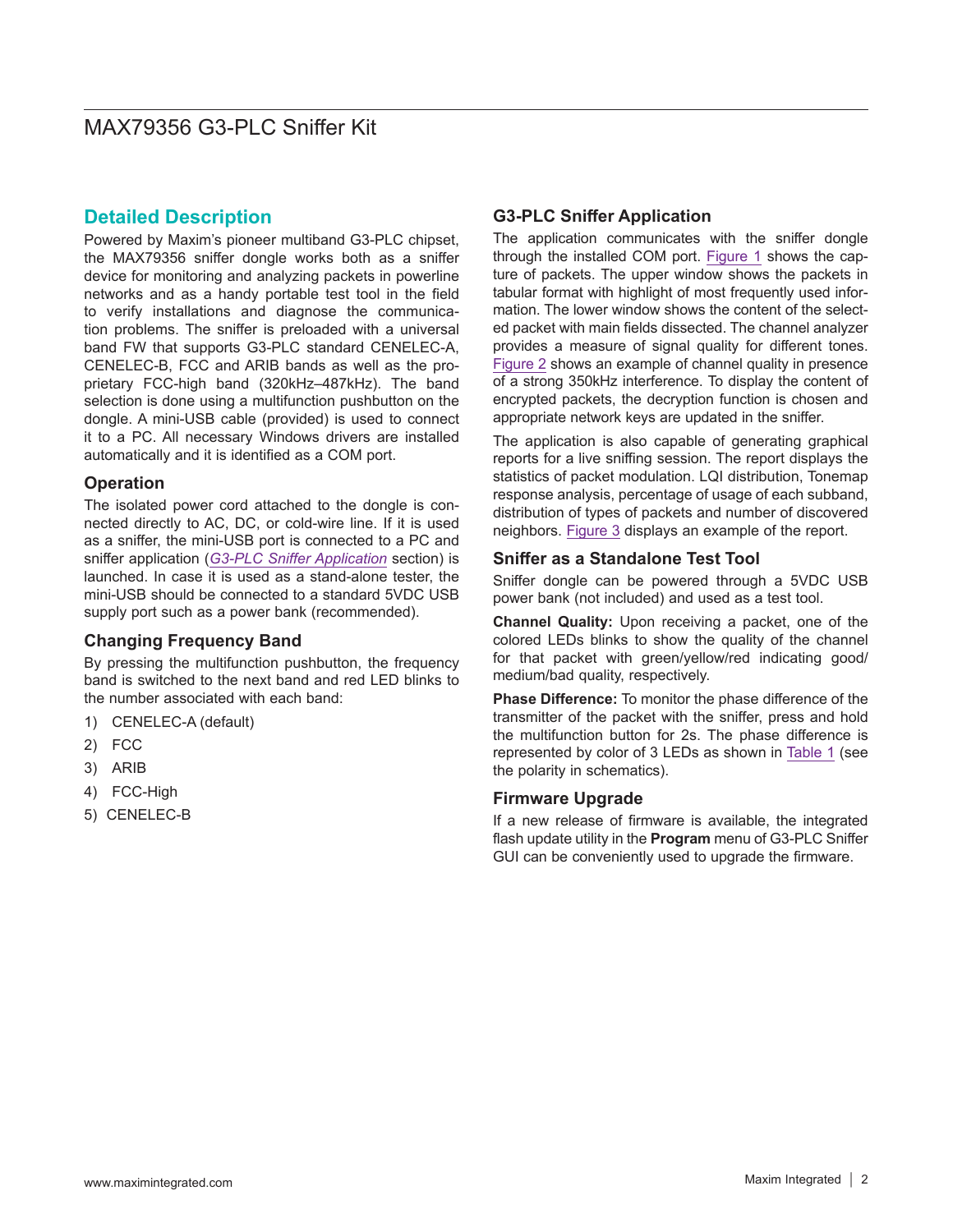| File<br>Device                                                                                                                    | Program Freq. Band Decryption Channel Analyzer                                                                                                                                                                                                                                                                                     |               |                    | Report Help   |                   |              |        | Filter                                                                                                                                                              |
|-----------------------------------------------------------------------------------------------------------------------------------|------------------------------------------------------------------------------------------------------------------------------------------------------------------------------------------------------------------------------------------------------------------------------------------------------------------------------------|---------------|--------------------|---------------|-------------------|--------------|--------|---------------------------------------------------------------------------------------------------------------------------------------------------------------------|
| <b>Num</b>                                                                                                                        | <b>Time</b>                                                                                                                                                                                                                                                                                                                        | <b>Source</b> | <b>Destination</b> | <b>Type</b>   | <b>Modulation</b> | LOI          | Lenath | Info                                                                                                                                                                |
|                                                                                                                                   | 04/05/2017 15:15:26.927                                                                                                                                                                                                                                                                                                            |               | N/A                | <b>Beacon</b> | D-ROBO            | 7D=21dB 18   |        | LBA:0000,RC Coord:0000                                                                                                                                              |
|                                                                                                                                   | 04/05/2017 15:15:37.325                                                                                                                                                                                                                                                                                                            | 000000000     | 0000               | LBP           | D-ROBO            | $39 = 4dB$   | 34     | SN=B4.SC=0.LSF=1                                                                                                                                                    |
|                                                                                                                                   | 04/05/2017 15:15:37.417                                                                                                                                                                                                                                                                                                            | 0000          | 000000000          | <b>TMR</b>    | D-ROBO            | 7D=21dB 29   |        | SN=D4,SC=0,LSF=1 TMR:[M=D-8PSK,TM=3F,LQI=6C]                                                                                                                        |
|                                                                                                                                   | 04/05/2017 15:15:37.430                                                                                                                                                                                                                                                                                                            | 000000000     | 0000               | <b>ACK</b>    | <b>ROBO</b>       |              |        | <b>FCS:7B18</b>                                                                                                                                                     |
|                                                                                                                                   | 04/05/2017 15:15:37 766                                                                                                                                                                                                                                                                                                            | 0000          | 000000000          | <b>LBP</b>    | D-ROBO            | 7D=21dB 63   |        | $SN = D5 SC = 0 I SF = 1$                                                                                                                                           |
|                                                                                                                                   | 04/05/2017 15:15:37.768                                                                                                                                                                                                                                                                                                            | 000000000     | 0000               | <b>ACK</b>    | <b>ROBO</b>       |              |        | FCS:5358                                                                                                                                                            |
|                                                                                                                                   | 04/05/2017 15:15:38.048                                                                                                                                                                                                                                                                                                            |               |                    | <b>ACK</b>    | <b>ROBO</b>       |              |        | FCS:4A3F                                                                                                                                                            |
|                                                                                                                                   | 04/05/2017 15:15:38.513                                                                                                                                                                                                                                                                                                            | 0000          | 000000000          | LBP           | D-ROBO            | 7D=21dB 119  |        | SN=D6.SC=0.LSF=1                                                                                                                                                    |
|                                                                                                                                   | 04/05/2017 15:15:38.515                                                                                                                                                                                                                                                                                                            | 000000000     | 0000               | <b>ACK</b>    | <b>ROBO</b>       |              |        | FCS:3999                                                                                                                                                            |
|                                                                                                                                   | 04/05/2017 15:15:38.754                                                                                                                                                                                                                                                                                                            |               |                    | <b>ACK</b>    | <b>ROBO</b>       |              |        | <b>FCS:5F68</b>                                                                                                                                                     |
|                                                                                                                                   | 04/05/2017 15:15:39.029                                                                                                                                                                                                                                                                                                            | 0000          | 000000000          | I BP          | D-ROBO            | $7D=21dB$ 36 |        | SN=D7.SC=0.LSF=1                                                                                                                                                    |
|                                                                                                                                   | 04/05/2017 15:15:39 031                                                                                                                                                                                                                                                                                                            | 000000000     | 0000               | <b>ACK</b>    | <b>ROBO</b>       |              |        | <b>FCS:309E</b>                                                                                                                                                     |
|                                                                                                                                   | 04/05/2017 15:15:59.564                                                                                                                                                                                                                                                                                                            | 0005          | FFFF               | Data          | D-ROBO            | $39 = 4dB$   | 38     | SN=B7.SC=0.LSF=1.Framecount=00000000                                                                                                                                |
|                                                                                                                                   | 04/05/2017 15:15:59.564                                                                                                                                                                                                                                                                                                            | 0005          | <b>FFFF</b>        | <b>RREQ</b>   |                   |              |        | Info: Decrypted packet                                                                                                                                              |
| $\leftarrow$                                                                                                                      |                                                                                                                                                                                                                                                                                                                                    |               |                    |               | $\mathbf{H}$ .    |              |        |                                                                                                                                                                     |
| $  -   = SC: 0$<br>$1 - 1 - SL: 10$<br>-FrmCntrl: 618C<br>$   $ $ \lambda$ ckReq: 1<br>-SegNum: D7<br>I-DstPANID:<br>$I-SrcPAND:$ | #12>[04/05/2017 15:15:39.029]<br>$ -SeqCntr1: 010010$<br>   -TMR: 0(NOT Request Tonemap)<br>1-CC: 0 (Next Frame Contention)<br>(-CAP: 0(Normal Priority)<br>(-LSF: 1(Last Segment)<br>   -FrmType:1(DATA)<br>(-FrmSec: 0(NOT Encrypted)<br> -PANIDComp: 1<br>I-DstAddrMode: 3<br>   -SrcAddrMode: 2<br>I-DstAddr: 00000000000000CC |               |                    |               |                   |              |        | $\overline{\phantom{a}}$<br>ROBO:<br>10 <sup>10</sup><br><b>BPSK:</b><br>$\mathbf{0}$<br>QPSK:<br>$\Omega$<br>8PSK:<br>$\mathbf{0}$<br><b>Stop Capture</b><br>Clear |

*Figure 1. G3-PLC Sniffer GUI*

<span id="page-2-0"></span>

*Figure 2. Channel Quality Analyzer Showing Strong 350kHz Interference*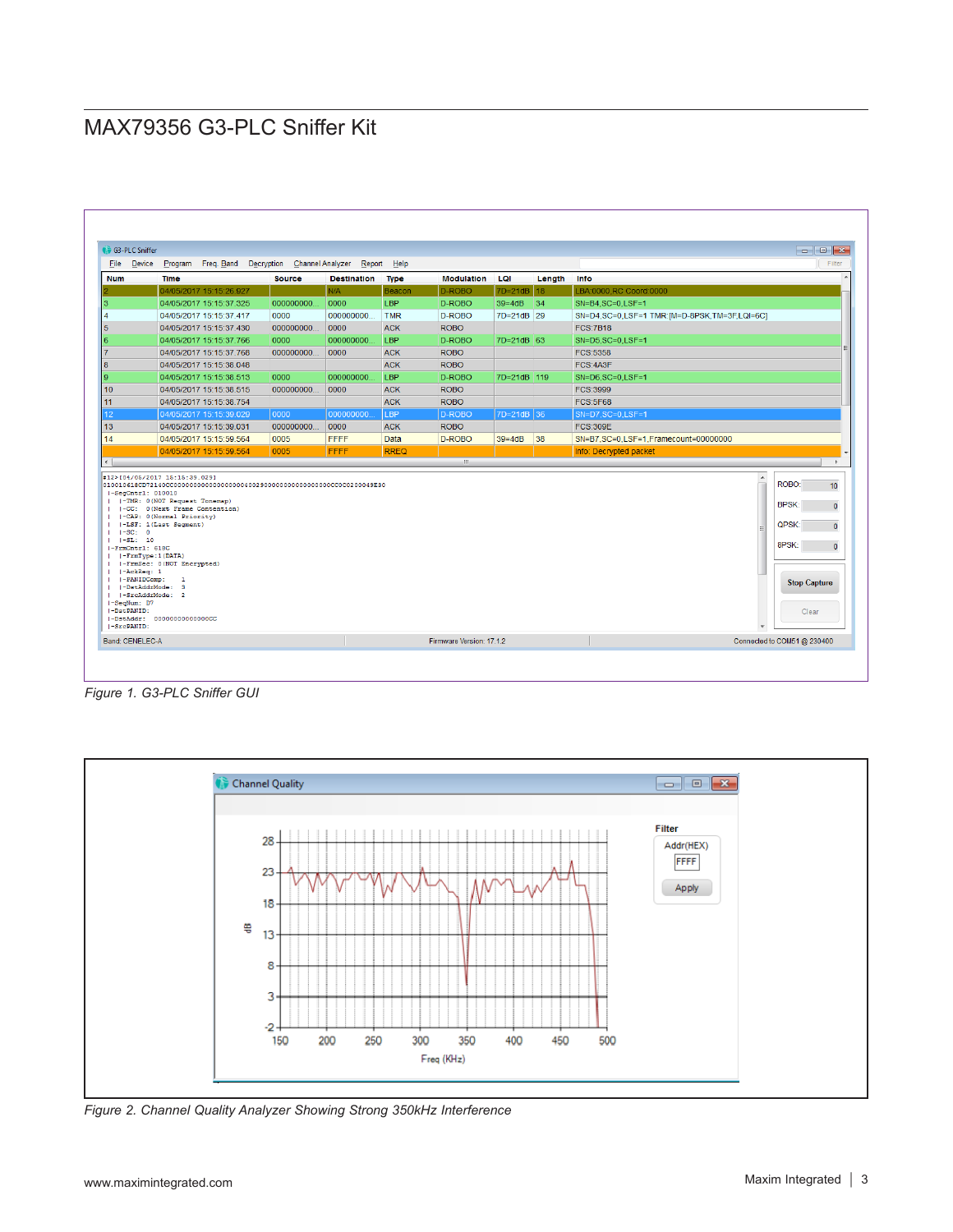<span id="page-3-0"></span>

*Figure 3. Report Generation Using the Live Packets*

### <span id="page-3-1"></span>**Table 1. LED Colors Representing the Phase Difference of Sniffer to the Transmitter**

| <b>PHASE DIFFERENCE</b> | <b>LED COLORS</b> |               |            |  |  |
|-------------------------|-------------------|---------------|------------|--|--|
|                         | <b>GREEN</b>      | <b>YELLOW</b> | <b>RED</b> |  |  |
| Same Phase              | х                 |               |            |  |  |
| 60-Degree Lead          |                   | Χ             |            |  |  |
| 120-Degree Lead         |                   |               |            |  |  |
| Opposite Phase          |                   | Χ             |            |  |  |
| 120-Degree Lag          |                   |               |            |  |  |
| 60-Degree Lag           |                   |               |            |  |  |
| Unavailable             |                   |               |            |  |  |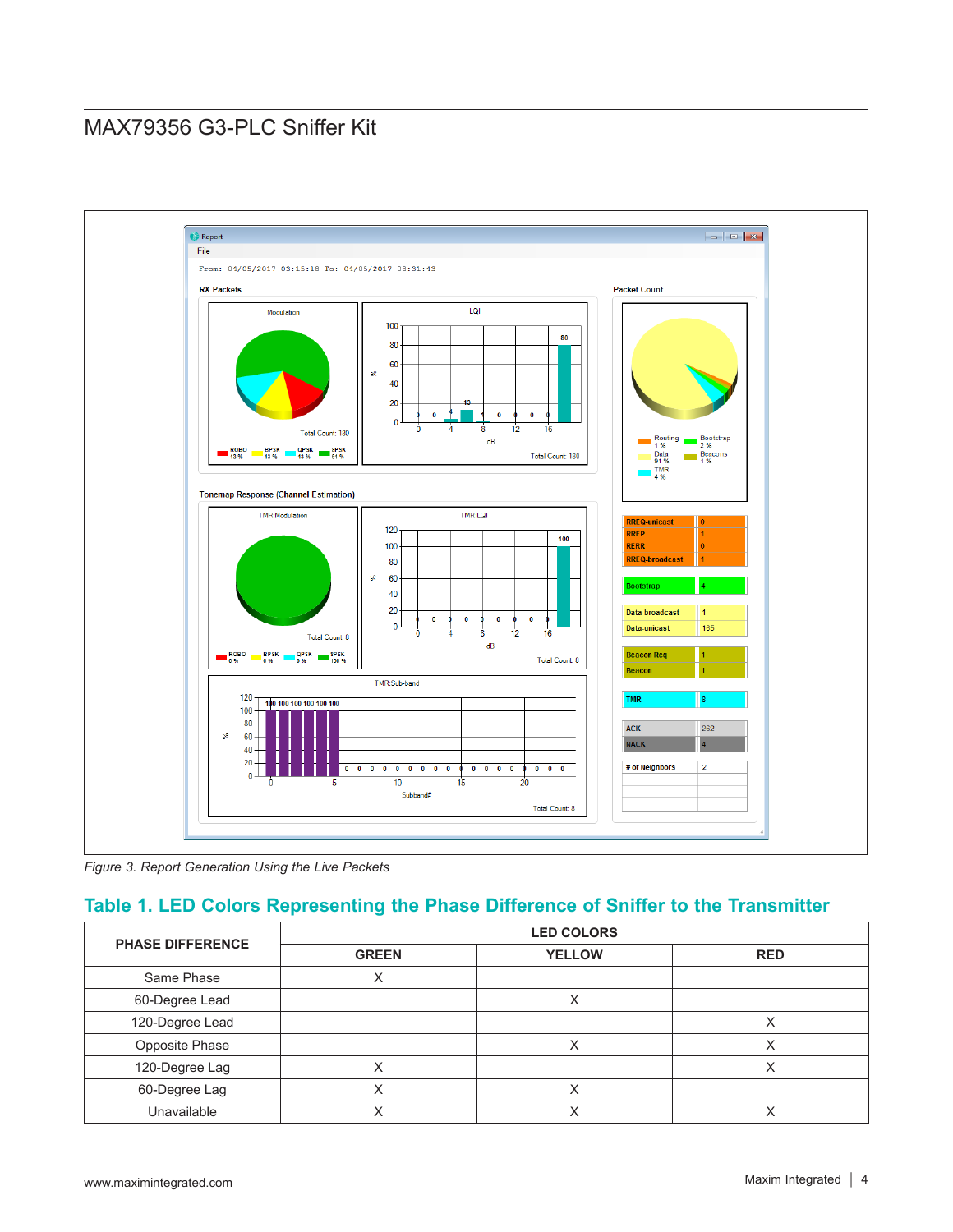# <span id="page-4-0"></span>**Ordering Information**

| <b>PART</b>  | <b>TYPF</b>        |
|--------------|--------------------|
| MAX79356SNF# | G3-PLC sniffer kit |

#*Denotes RoHS compliance.*

# **General Specification**

| <b>Size</b>           | $3 \times 1.25 \times 1$ (in)                |
|-----------------------|----------------------------------------------|
| Weight                | 407                                          |
| <b>Power Supply</b>   | 5VDC, 250mW                                  |
| Port                  | Mini-USB                                     |
| <b>AC Connection</b>  | 110-240VAC, 50/60Hz                          |
| <b>Protocol</b>       | G3-PLC                                       |
| <b>Frequency Band</b> | CENELEC-A, CENELEC-B, FCC,<br>ARIB, FCC-High |
| <b>Buttons</b>        | One multifunction                            |
| <b>LEDs</b>           | 3                                            |
|                       |                                              |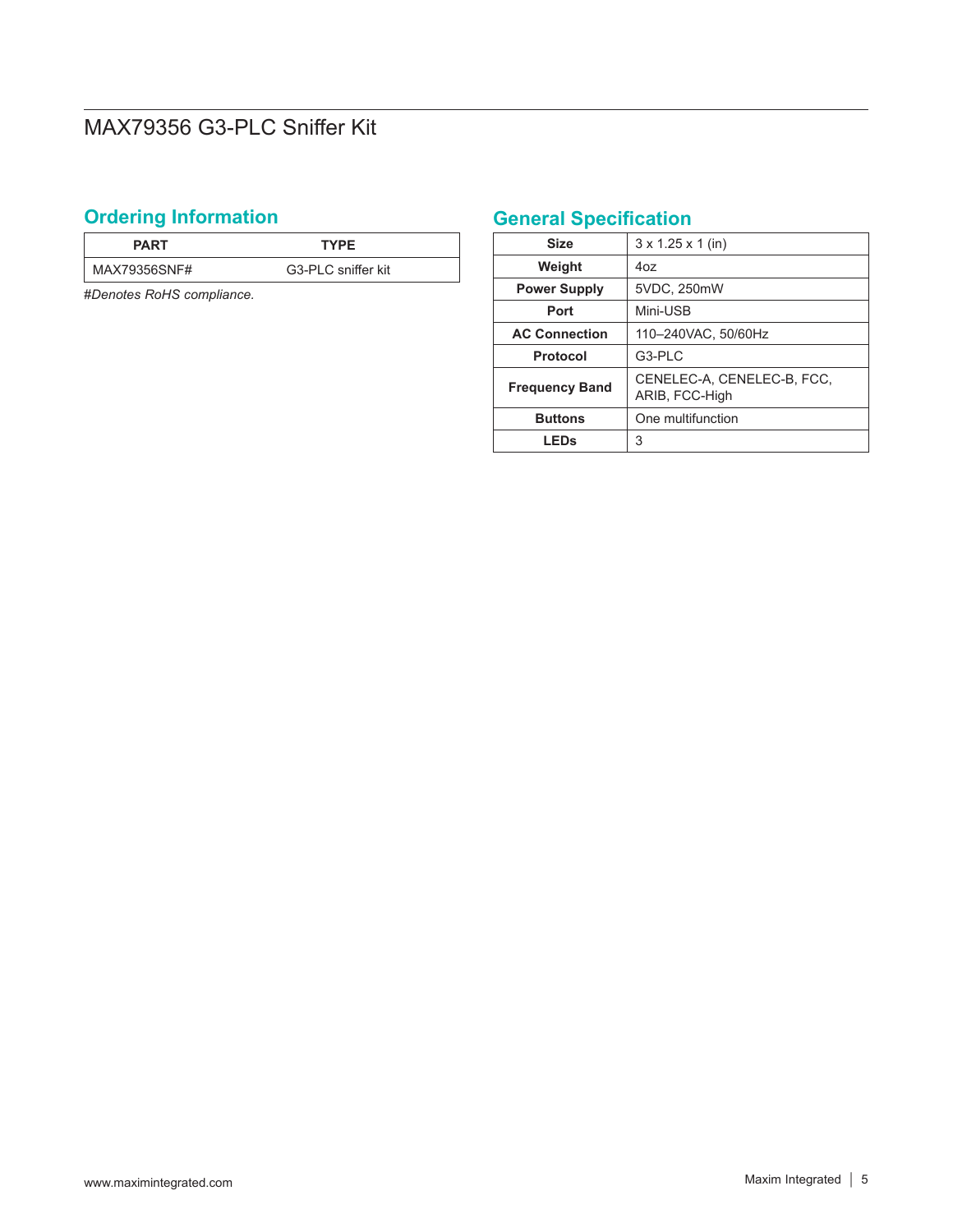| <b>DESIGNATION</b>                | QTY            | <b>DESCRIPTION</b>                      |
|-----------------------------------|----------------|-----------------------------------------|
| C <sub>1</sub>                    | 1              | SMT (0805) 22µF 35V 20%<br>capacitor    |
| C <sub>2</sub>                    | 1              | SMT (0402) 4.7µF 10V 20%<br>capacitor   |
| C3, C6                            | 2              | SMT (0805) 1µF 25V 10%<br>capacitors    |
| C4, C8, C21,<br>C22, C26, C27     | 6              | SMT (0402) 0.1µF 25V 10%<br>capacitors  |
| C5, C11, C15,<br>C17, C18, C24    | 6              | SMT (0402) 1µF 25V 20%<br>capacitors    |
| C7                                | 1              | SMT (0805) 4.7µF 50V 10%<br>capacitors  |
| C9, C10                           | 2              | SMT (0402) 47pF 50V 5%<br>capacitors    |
| C12                               | 1              | SMT (0805) 10µF 35V 10%<br>capacitors   |
| C13, C14, C16,<br>C19, C20, C25   | 6              | SMT (0402) 0.1µF 35V 10%<br>capacitors  |
| C <sub>23</sub>                   | 1              | SMT (0402) 1nF 25V 5%<br>capacitor      |
| C <sub>29</sub> , C <sub>32</sub> | 2              | SMT (0402) 0.22µF 16V 10%<br>capacitors |
| C30, C31                          | 2              | SMT (0402) 27pF 50V 5%<br>capacitors    |
| C33                               | 1              | SMT (0603) 0.68µF 50V 20%<br>capacitor  |
| C34                               | 1              | TH-LD POL 1µF 450V 5%<br>capacitor      |
| C35                               | 1              | SMT (1812) 1.5µF 100V 10%<br>capacitor  |
| D <sub>1</sub>                    | 1              | RECT; (SOD-123F) 30V 2A                 |
| D <sub>2</sub> , D <sub>3</sub>   | 2              | SS; (SOT-23) PIV = 175V 0.6A            |
| D4                                | 1              | LED; TH RED VF = $2V 0.02A$             |
| D <sub>5</sub>                    | 1              | LED; TH GRN VF=2.1V 0.02A               |
| D7, D8                            | 2              | SS; 1N4148 DO-35 100V 0.2A              |
| D <sub>10</sub>                   | 1              | LED; TH YEL VF = 2.1V 0.02A             |
| D11                               | 1              | LED; BLU (0603) 3.2V 0.02A              |
| F1                                | $\overline{1}$ | FUSE FAST SMT 1.25A 125V                |

## **MAX79356 SNIFFER EV Kit Bill of Materials**

| <b>DESIGNATION</b>                | QTY            | <b>DESCRIPTION</b>                      |  |  |
|-----------------------------------|----------------|-----------------------------------------|--|--|
| F <sub>2</sub>                    | 1              | FUSE SLOW (1206) 1A 63V                 |  |  |
| FB1-FB5                           | 5              | SMT (0603) FB 1500 .3A 25%              |  |  |
| J <sub>1</sub>                    | 1              | Mini-USB B-TYPE SMT RA 5P               |  |  |
| L1, L3                            | $\overline{2}$ | SMT (0805) 10µH 0.19A 10%               |  |  |
| L <sub>2</sub>                    | 1              | SMT (1210) 1mH 0.1A 10%                 |  |  |
| Q1                                | 1              | NPN SOT-23 225mW .1A 30V                |  |  |
| R <sub>5</sub> , R <sub>7</sub>   | 2              | SMT (0402) 27Ω 0.063W 1%<br>resistors   |  |  |
| R9, R11, R20,<br>R23, R27         | 5              | SMT (0402) 10ΚΩ 0.063W 1%<br>resistors  |  |  |
| R <sub>12</sub> , R <sub>13</sub> | 2              | SMT (0603) 0Ω 0.25W 0%<br>resistors     |  |  |
| R14, R17, R22,<br>R24, R33, R34   | 6              | SMT (0603) 100Ω 0.125W 1%<br>resistors  |  |  |
| R <sub>15</sub>                   | 1              | SMT (0603) 4.99kΩ 0.125W 1%<br>resistor |  |  |
| R <sub>21</sub>                   | 1              | SMT (0402) 1ΜΩ 0.063W 1%<br>resistor    |  |  |
| R <sub>26</sub>                   | 1              | SMT (1206) 110Ω 0.25W 1%<br>resistor    |  |  |
| R28, R30-R32                      | 4              | SMT (1206) 68kΩ 0.25W 5%<br>resistors   |  |  |
| R <sub>29</sub>                   | 1              | SMT (1206) 18kΩ 0.25W 5%<br>resistor    |  |  |
| SW <sub>1</sub>                   | 1              | TL1105 SPST TH RA 12V switch            |  |  |
| TX1                               | 1              | VITEC XMR TH 10P (1.0 : 1.5)            |  |  |
| U1                                | 1              | MAX16910CASA8 VREG                      |  |  |
| U2                                | 1              | FT234XD USB-UART DFN12                  |  |  |
| U <sub>3</sub>                    | 1              | TCMT1107 OPTOCOUPLER                    |  |  |
| U10                               | 1              | MAX79356ECM+ ZENO IC                    |  |  |
| Y1                                | 1              | CRYSTAL; TH 18PF 16MHZ                  |  |  |
| $Z1 - Z3$                         | 3              | TVS SMC DO-214AB 10V 88A                |  |  |
| Z4                                | $\mathbf{1}$   | TVS SMC PIV = $440V$ ; IF = 2.1A        |  |  |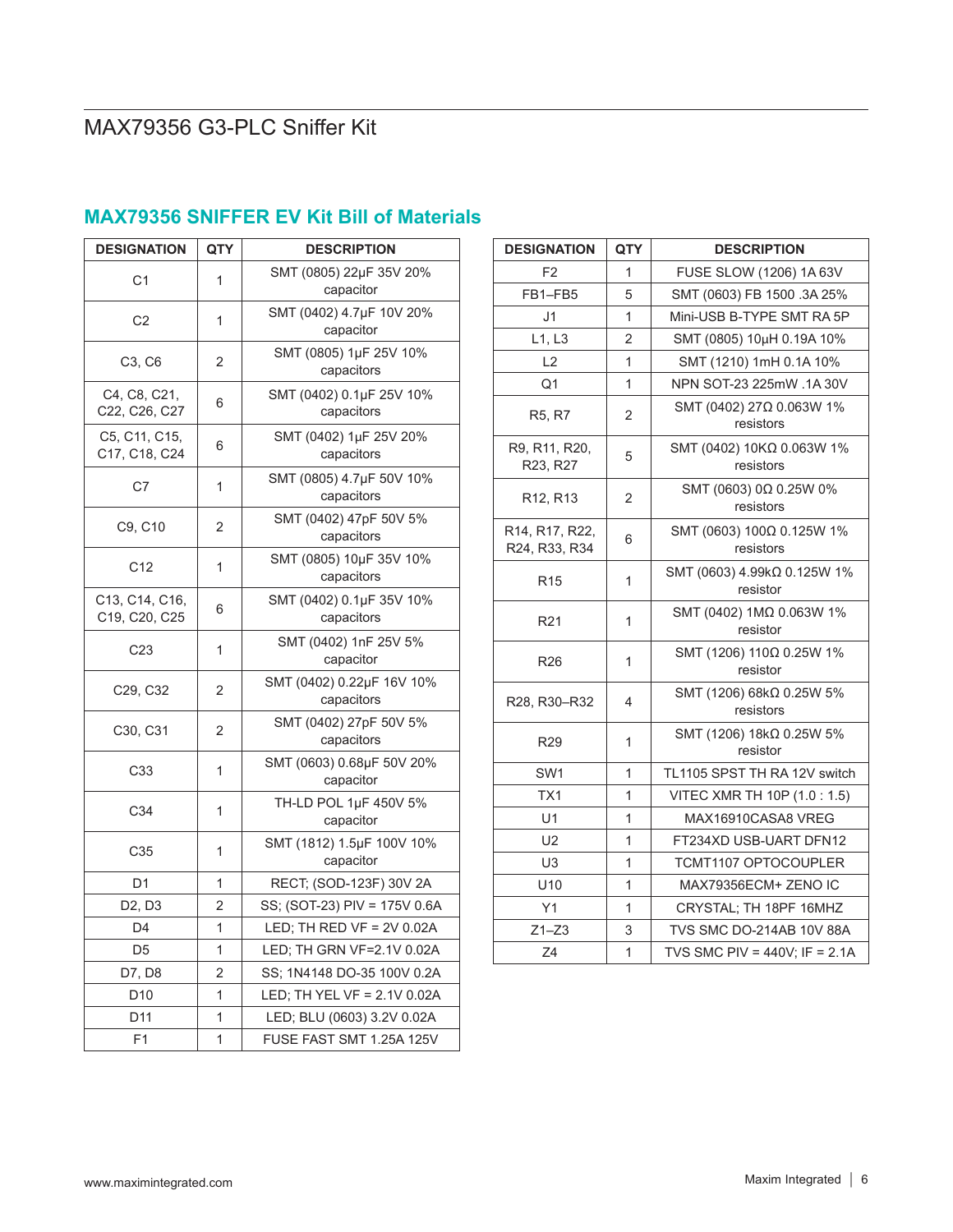

## **MAX79356 SNIFFER EV Kit Schematics**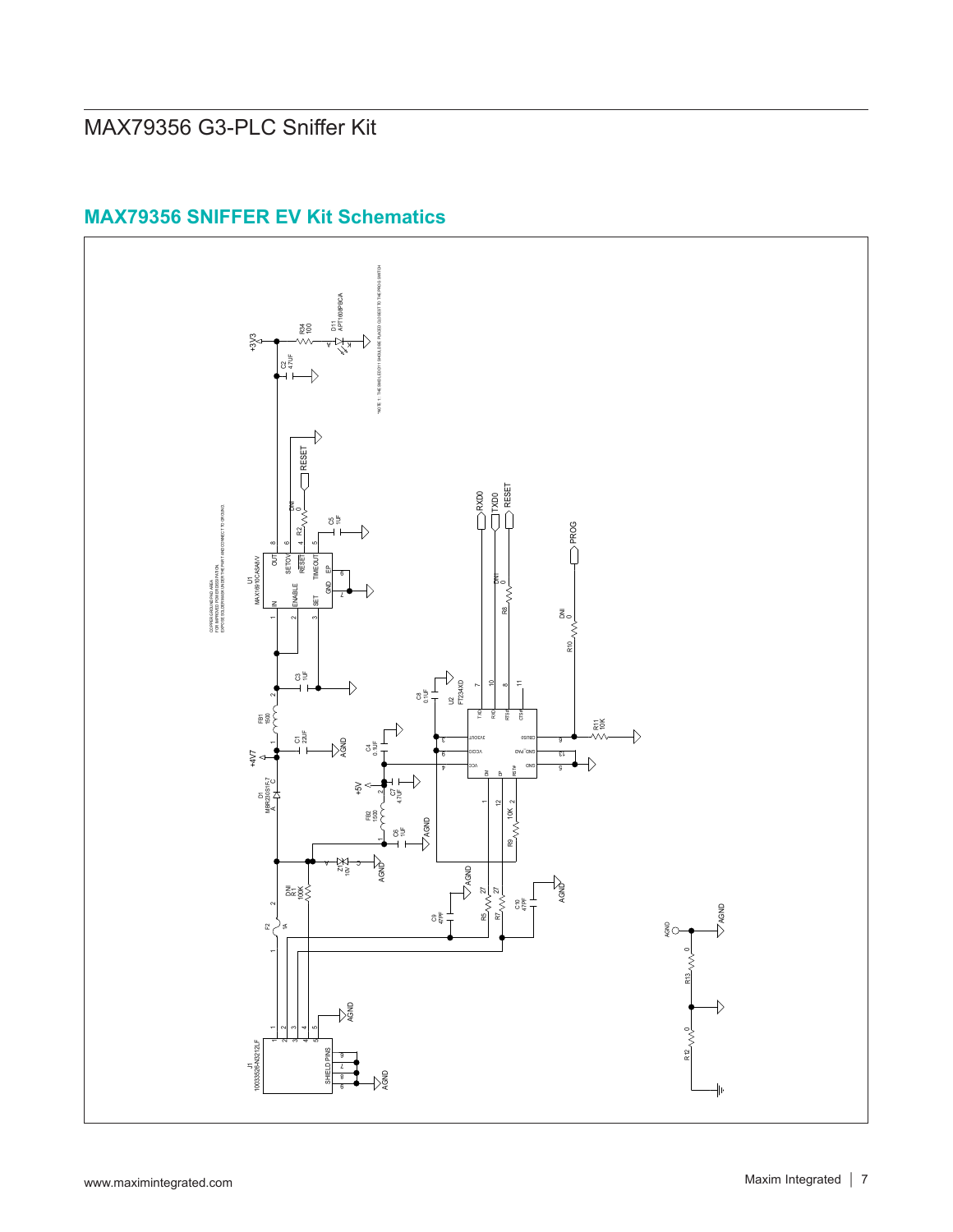

## **MAX79356 SNIFFER EV Kit Schematics (continued)**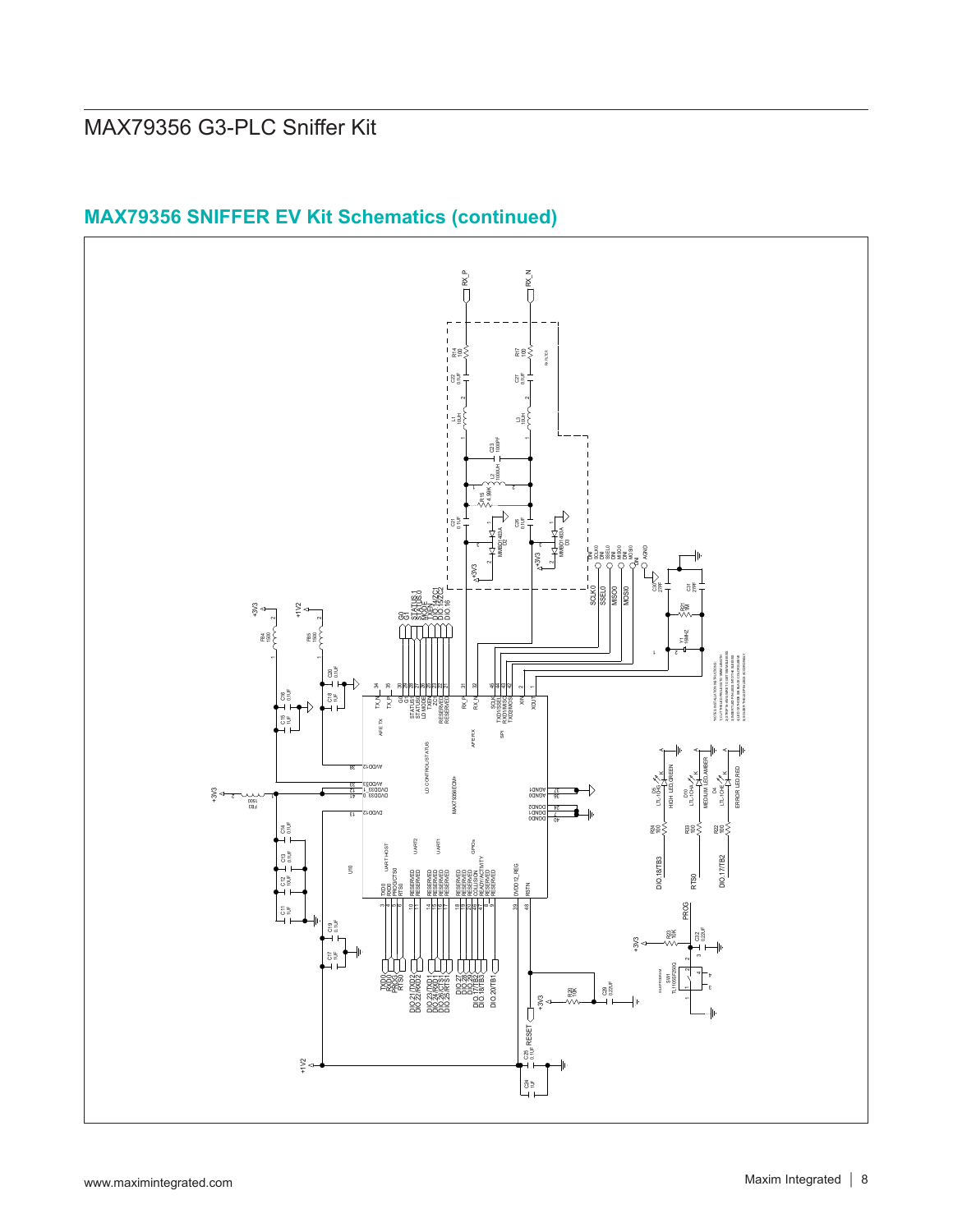

## **MAX79356 SNIFFER EV Kit Schematics (continued)**